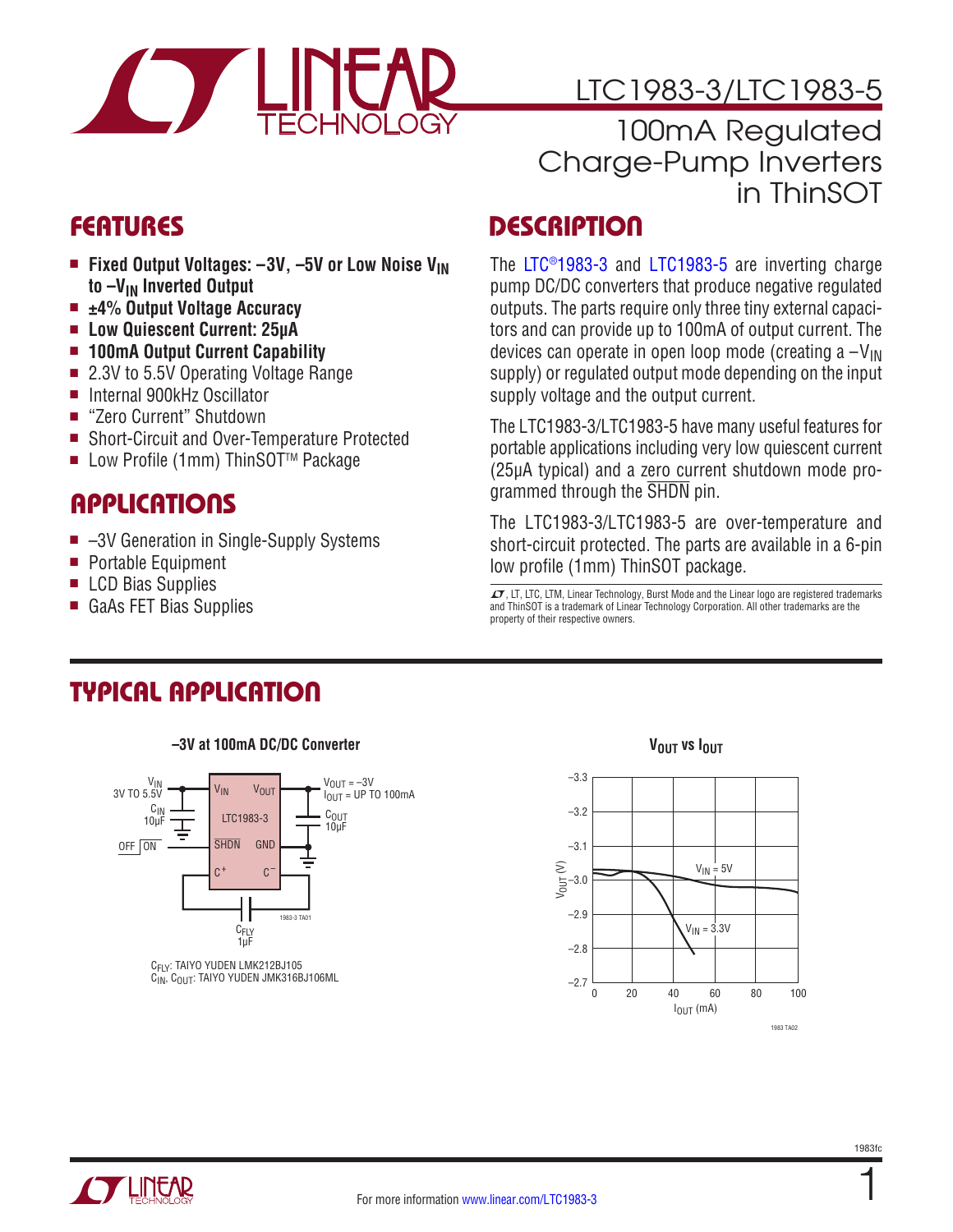## Absolute Maximum Ratings

#### **(Note 1)**

| Output Short-Circuit Duration Indefinite           |  |
|----------------------------------------------------|--|
| Operating Temperature Range (Note 2) -40°C to 85°C |  |
|                                                    |  |
| Lead Temperature (Soldering, 10 sec)300°C          |  |

# Pin Configuration



### ORDER INFORMATION [http://www.linear.com/product/LTC1983-3#orderinfo](http://www.linear.com/product/LTC1983#orderinfo)

| <b>LEAD FREE FINISH</b> | <b>TAPE AND REEL</b> | PART MARKING | PACKAGE DESCRIPTION      | I TEMPERATURE RANGE     |
|-------------------------|----------------------|--------------|--------------------------|-------------------------|
| LTC1983ES6-3#PBF        | LTC1983ES6-3#TRPBF   | <b>LTPC</b>  | l 6-Lead Plastic TSOT-23 | $-40^{\circ}$ C to 85°C |
| LTC1983ES6-5#PBF        | LTC1983ES6-5#TRPBF   | <b>LTYB</b>  | 6-Lead Plastic TSOT-23 - | $-40^{\circ}$ C to 85°C |

Consult LTC Marketing for parts specified with wider operating temperature ranges.

For more information on lead free part marking, go to: <http://www.linear.com/leadfree/>

For more information on tape and reel specifications, go to: [http://www.linear.com/tapeandreel/.](http://www.linear.com/tapeandreel/) Some packages are available in 500 unit reels through designated sales channels with #TRMPBF suffix.

# **ELECTRICAL CHARACTERISTICS** The  $\bullet$  denotes the specifications which apply over the full operating

temperature range, otherwise specifications are at T<sub>A</sub> = 25°C. V<sub>IN</sub> = 5V, C<sub>FLY</sub> = 1µF, C<sub>OUT</sub> = 10µF unless otherwise noted.

| <b>PARAMETER</b>                                                                     | <b>CONDITIONS</b>                                                                  | <b>MIN</b>         | <b>TYP</b>   | <b>MAX</b>         | <b>UNITS</b> |
|--------------------------------------------------------------------------------------|------------------------------------------------------------------------------------|--------------------|--------------|--------------------|--------------|
| V <sub>IN</sub> Operating Voltage (Regulated Output Mode) (LTC1983-3)<br>(LTC1983-5) |                                                                                    | 3.0<br>5.0         |              | 5.5<br>5.5         | V<br>V       |
| V <sub>IN</sub> Minimum Startup Voltage                                              |                                                                                    | 2.3                |              |                    | V            |
| $V_{\text{OUT}}$ (LTC1983-3)                                                         | $V_{IN} \geq 3.3V$ , $I_{OIII} \leq 25mA$<br>$V_{IN} \ge 5V$ , $I_{OUT} \le 100mA$ | $-2.88$<br>$-2.88$ | $-3$<br>$-3$ | $-3.12$<br>$-3.12$ | V<br>V       |
| $V_{\text{OUT}}$ (LTC1983-5)                                                         | $V_{IN} \ge 5V$ , $V_{IN} -5V \ge I_{OUIT} \cdot R_{OUIT}$                         | $-4.8$             | $-5$         | $-5.2$             | V            |
| V <sub>IN</sub> Operating Current                                                    | $V_{IN} \le 5.5V$ , $I_{OUIT} = Q\mu A$ , $\overline{SHDN} = V_{IN}$               |                    | 25           | 60                 | μA           |
| V <sub>IN</sub> Operating Current (Open-Loop Mode) (LTC1983-5)                       | $V_{IN}$ = 3.3V<br>$V_{IN} = 4.75V$                                                |                    | 2.5<br>4     |                    | mA<br>mA     |
| V <sub>IN</sub> Shutdown Current                                                     | $\overline{\text{SHDN}} = 0 \text{V}, \text{V}_{\text{IN}} \leq 5.5 \text{V}$      |                    | 0.1          |                    | μA           |
| Output Ripple                                                                        | $3.3 \le V_{IN} \le 5.5$                                                           |                    | 60           |                    | $mV_{P-P}$   |
| Open-Loop Output Impedance (LTC1983-3): ROUT                                         | $V_{IN}$ = 3.3V, $V_{OUIT}$ = -3V                                                  |                    | 11           |                    | $\Omega$     |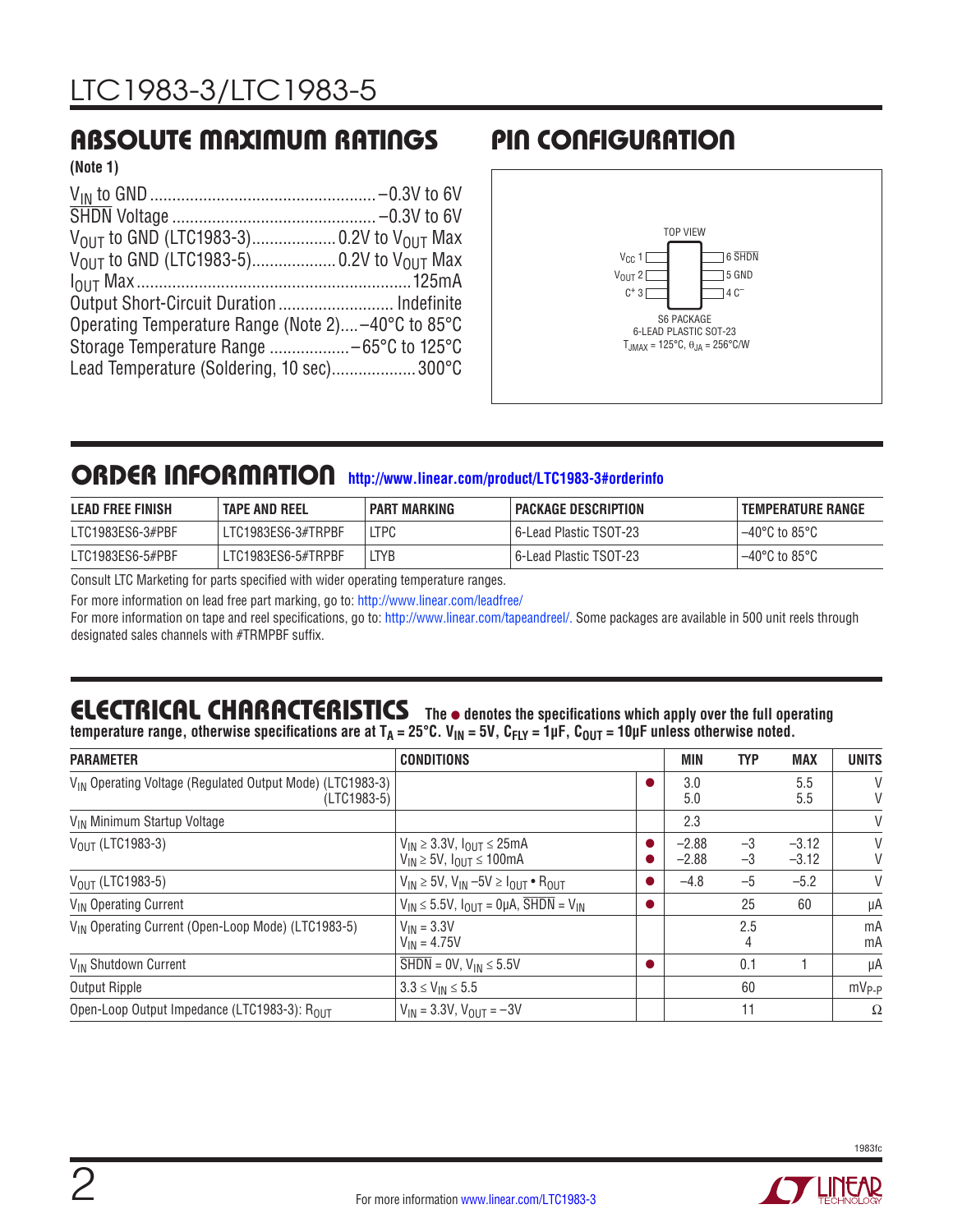## **ELECTRICAL CHARACTERISTICS** The  $\bullet$  denotes the specifications which apply over the full operating

temperature range, otherwise specifications are at T<sub>A</sub> = 25°C. V<sub>IN</sub> = 5V, C<sub>FLY</sub> = 1µF, C<sub>OUT</sub> = 10µF unless otherwise noted.

| <b>PARAMETER</b>                             | <b>CONDITIONS</b>                                                                    | MIN | TYP | <b>MAX</b> | <b>UNITS</b>  |
|----------------------------------------------|--------------------------------------------------------------------------------------|-----|-----|------------|---------------|
| Open-Loop Output Impedance (LTC1983-5): ROUT | $V_{IN}$ = 3.3V, $I_{OUT} \approx 50$ mA<br>$V_{IN}$ = 5V, $I_{OIII}$ $\approx$ 60mA |     | 8.5 |            | $\Omega$<br>Ω |
| <b>Oscillator Frequency</b>                  | (Non Burst Mode <sup>®</sup> Operation)                                              |     | 900 |            | kHz           |
| SHDN Input High                              |                                                                                      |     |     |            | $\mathsf{V}$  |
| <b>SHDN</b> Input Low                        |                                                                                      |     |     | 0.3        | $\mathsf{V}$  |
| <b>SHDN</b> Input Current                    | $V_{\overline{\text{SHDN}}} = 5.5 V$                                                 |     | 2.2 |            | μA            |

**Note 1:** Stresses beyond those listed under Absolute Maximum Ratings may cause permanent damage to the device. Exposure to any Absolute Maximum Rating condition for extended periods may affect device reliability and lifetime.

**Note 2:** The LTC1983E-3/LTC1983E-5 are guaranteed to meet performance specifications from 0°C to 70°C. Specifications over the –40°C to 85°C operating temperature range are assured by design, characterization and correlation with statistical process controls.

# Typical Performance Characteristics





# **Output Impedance**









**–3VOUT vs IOUT Over Temperature**  $(V_{IN} = 5V)$ 



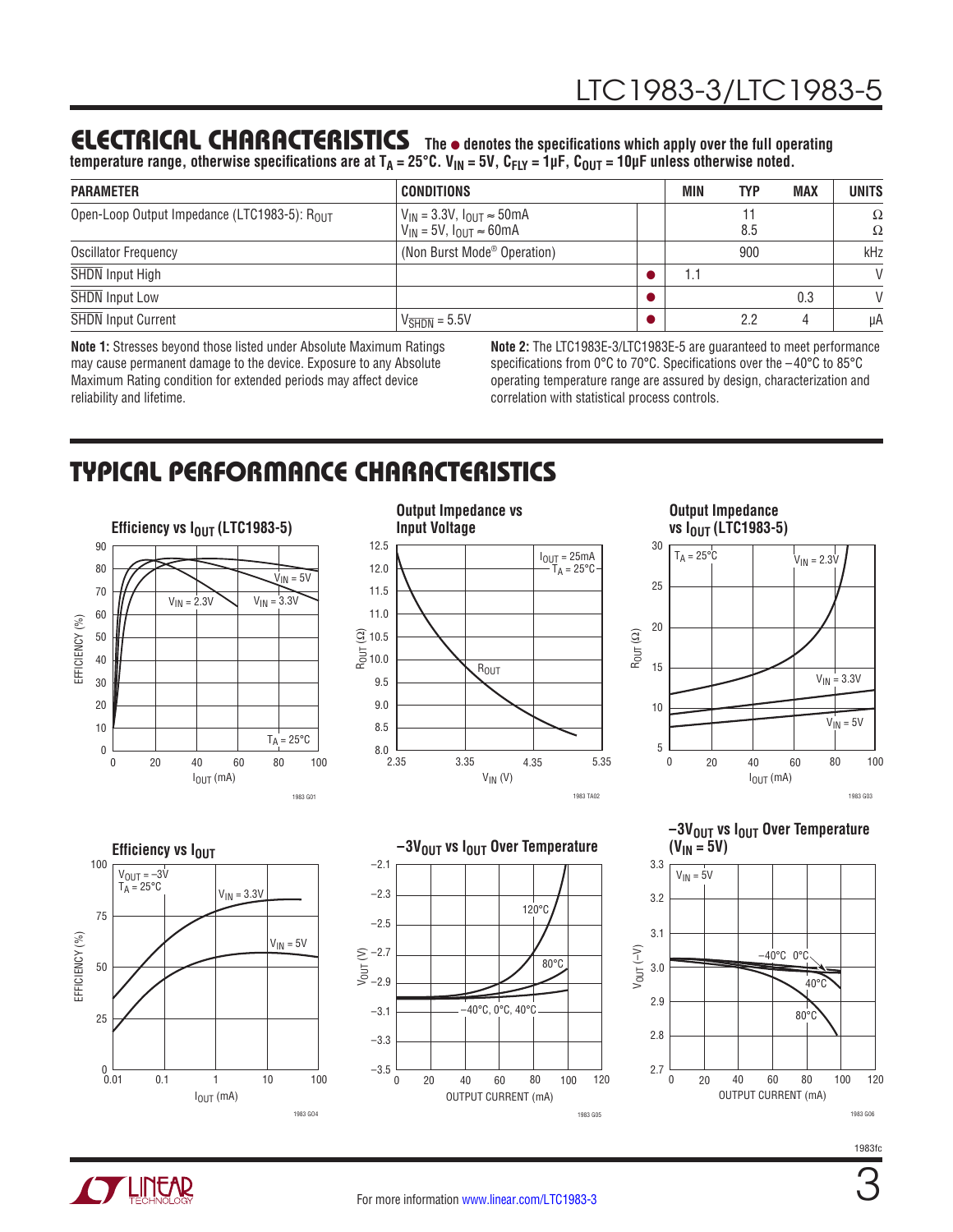# Typical Performance Characteristics



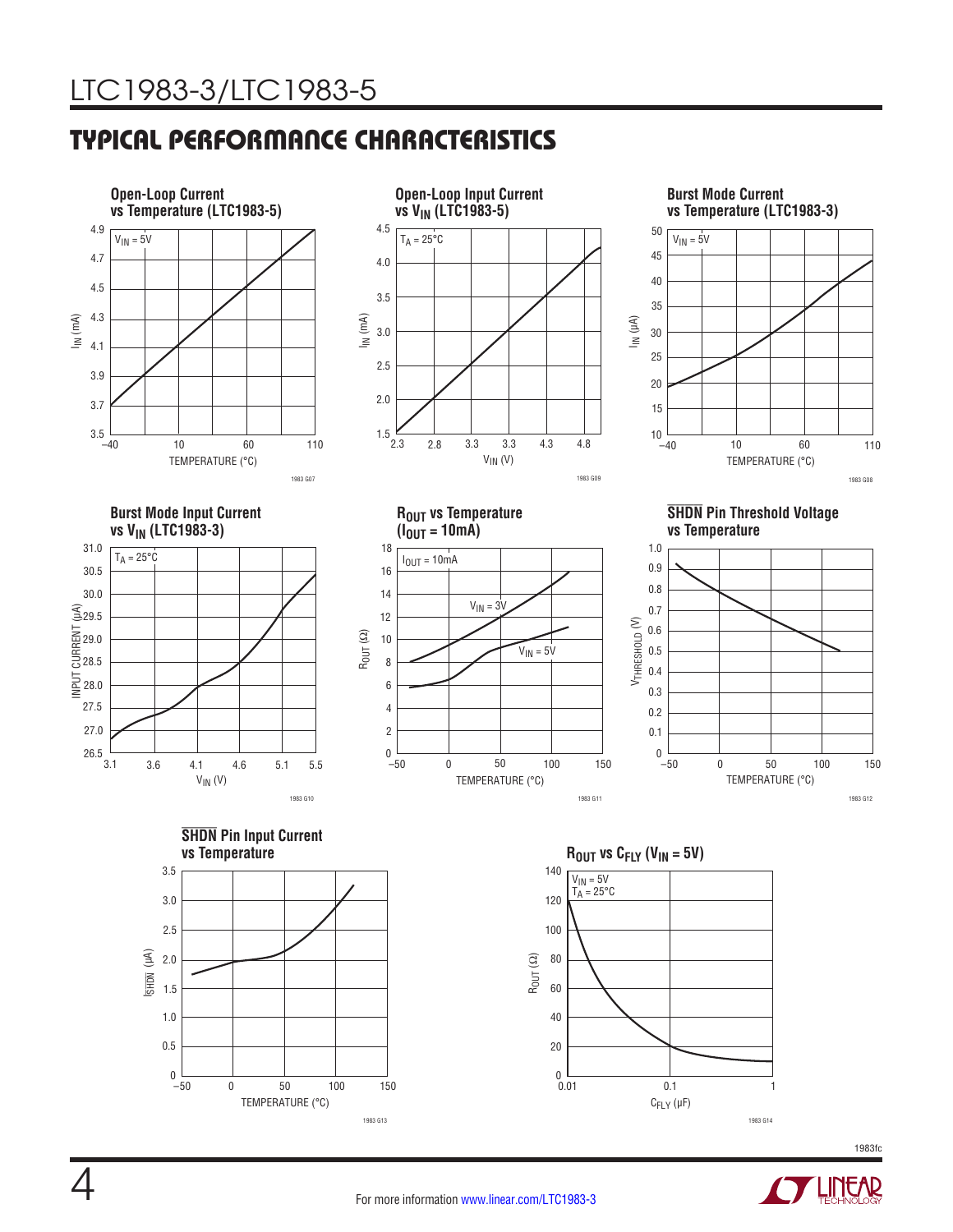## Typical Performance Characteristics



#### $V_{OUT}$  Ripple at 100mA Load



**VOUT Ripple at 30mA Load** 



**VOUT Load Step Response from IOUT = 0 to IOUT = 100mA**



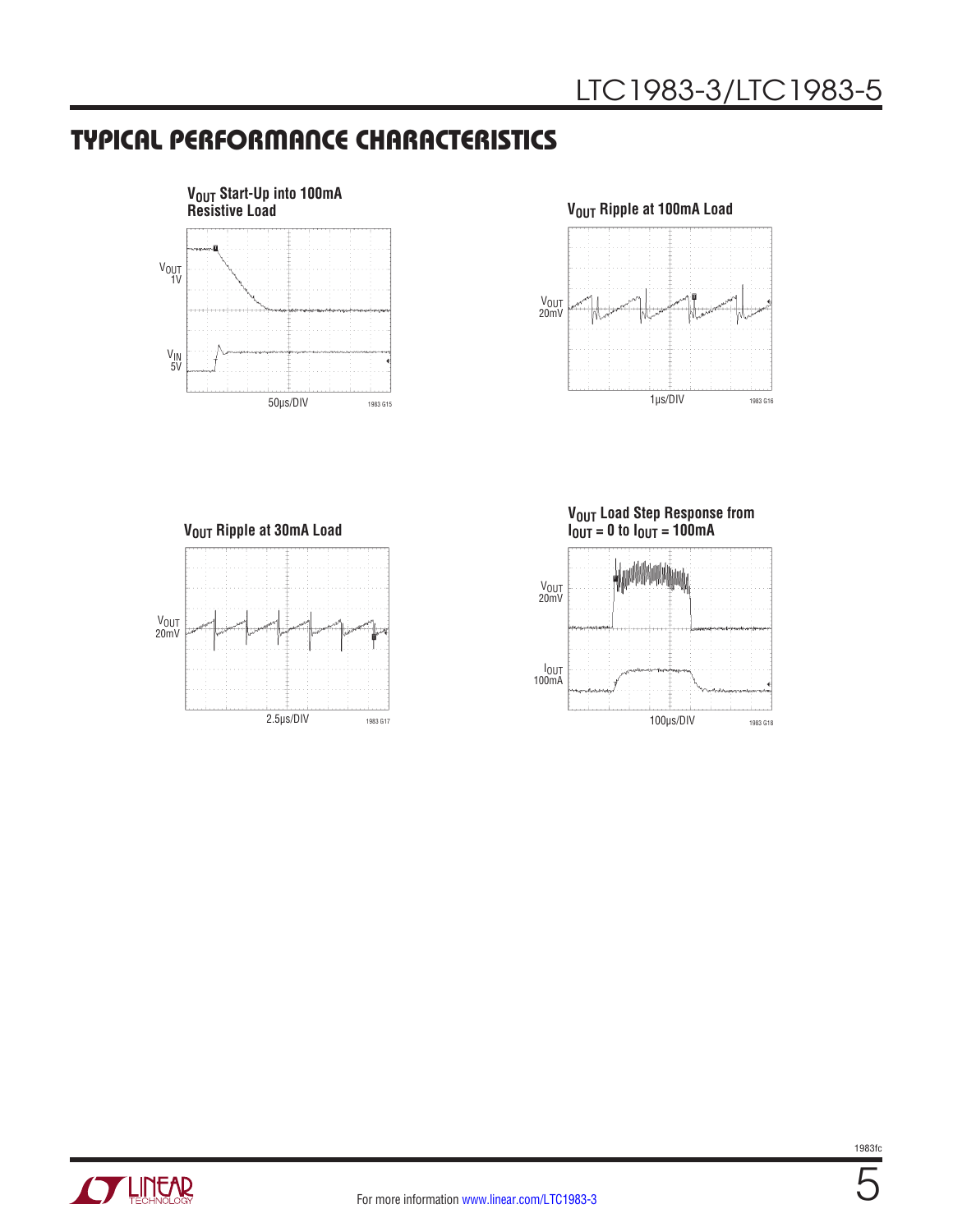# Pin Functions

**V<sub>IN</sub> (Pin 1):** Charge Pump Input Voltage. May be between 2.3V and 5.5V. V<sub>IN</sub> should be bypassed with a  $\geq$ 4.7µF low ESR capacitor as close as possible to the pin for best performance.

**V<sub>OUT</sub> (Pin 2):** Regulated Output Voltage for the IC. V<sub>OUT</sub> should be bypassed with a  $\geq$ 4.7µF low ESR capacitor as close as possible to the pin for best performance.

**C+ (Pin 3):** Charge Pump Flying Capacitor Positive Terminal. This node is switched between  $V_{IN}$  and GND (It is connected to  $V_{CC}$  during shutdown).

**C– (Pin 4):** Charge Pump Flying Capacitor Negative Terminal. This node is switched between GND and  $V_{\text{OUT}}$  (It is connected to GND during shutdown).

**GND (Pin 5):** Signal and Power Ground for the 6-Pin SOT-23 package. This pin should be tied to a ground plane for best performance.

**SHDN (Pin 6):** Shutdown. Grounding this pin shuts down the IC. Tie to  $V_{IN}$  to enable. This pin should not be pulled above the  $V_{IN}$  voltage or below GND.

## Block Diagram



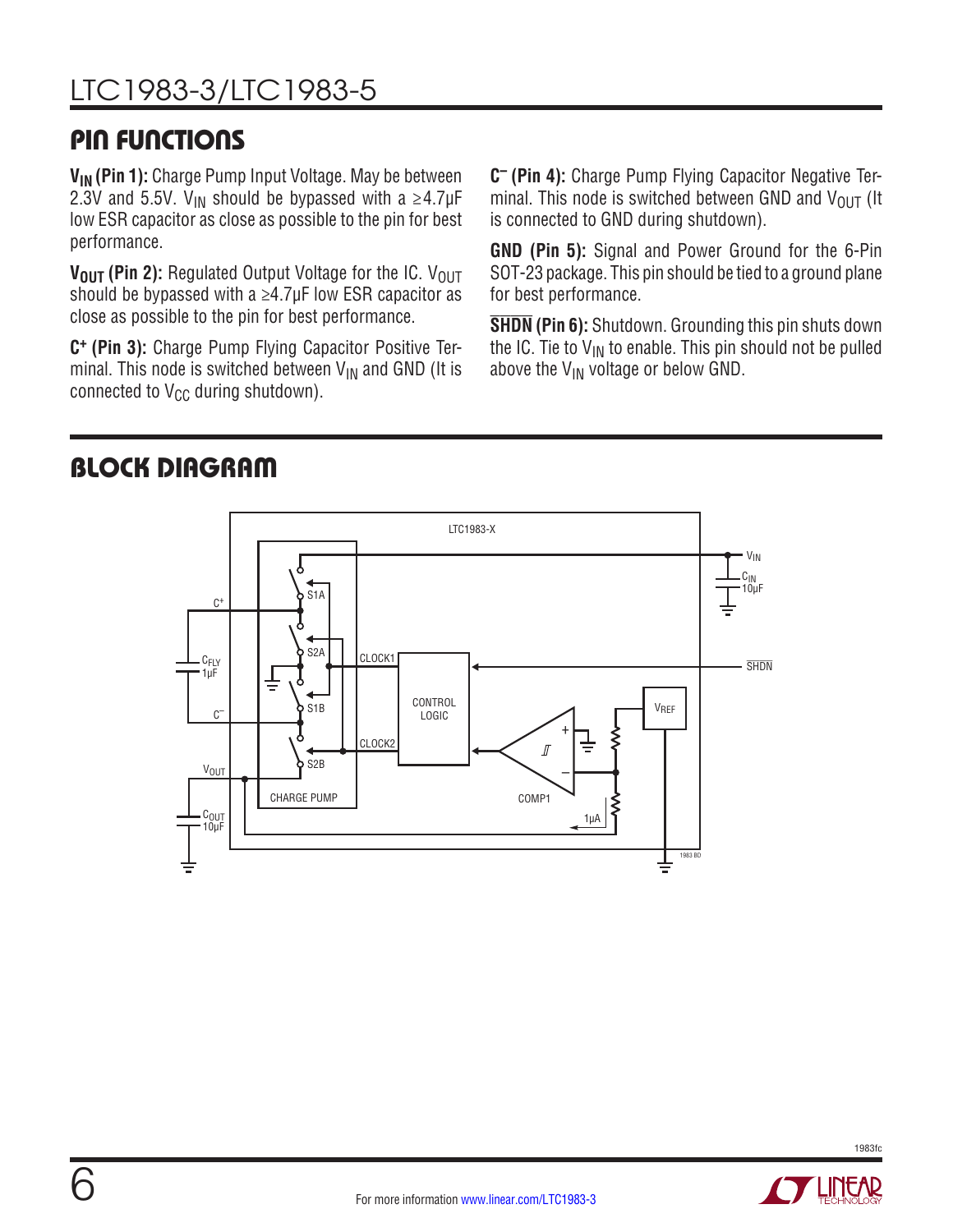The LTC1983-3/LTC1983-5 use a switched capacitor charge pump to invert a positive input voltage to a regulated  $-3V$   $\pm 4\%$  (LTC1983-3) or  $-5$   $\pm 4\%$  (LTC1983-5) output voltage. Regulation is achieved by sensing the output voltage through an internal resistor divider and enabling the charge pump when the output voltage droops above the upper trip point of COMP1. When the charge pump is enabled, a 2-phase, nonoverlapping clock controls the charge pump switches. Clock 1 closes the S1 switches which enables the flying capacitor to charge up to the  $V_{IN}$  voltage. Clock 2 closes the S2 switches that invert the V<sub>IN</sub> voltage and connect the bottom plate of  $C_{F|Y}$  to the output capacitor at  $V_{\text{OUT}}$ . This sequence of charging and discharging continues at a free-running frequency of 900kHz (typ) until the output voltage has been pumped down to the lower trip point of COMP1 and the charge pump is disabled. When the charge pump is disabled, the LTC1983 draws only 25 $\mu$ A (typ) from V<sub>IN</sub> which provides high efficiency at low load conditions.

In shutdown mode, all circuitry is turned off and the part draws less than 1µA from the V<sub>IN</sub> supply. V<sub>OUT</sub> is also disconnected from  $V_{IN}$  and  $C_{FLY}$ . The  $\overline{SHDN}$  pin has a threshold of approximately 0.7V. The part enters shutdown when a low is applied to the SHDN pin. The SHDN pin should not be floated; it must be driven with a logic high or low.

#### **Open-Loop Operation**

The LTC1983-3/LTC1983-5 inverting charge pumps regulate at –3V/–5V respectively, unless the input voltage is too low or the output current is too high. The equations for output voltage regulation are as follows:

 $V_{IN} - 5.06V > I_{OUT} \cdot R_{OUT}$  (LTC1983-5)  $V_{IN} -3.06V > I_{OUIT} \cdot R_{OUIT}$  (LTC1983-3)

If this condition is not met, then the part will run in open loop mode and act as a low output impedance inverter for which the output voltage will be:

 $V_{\text{OUT}} = -[V_{\text{IN}} - (I_{\text{OUT}} \cdot R_{\text{OUT}})]$ 

For all  $R_{OUT}$  values, check the corresponding curves in the Typical Performance Characteristics section (Note:  $C_{FIV}$  = 1µF for all R<sub>OUT</sub> curves). The R<sub>OUT</sub> value will be different for different flying caps, as shown in the following equation:

$$
R_{OUT} = R_{OUT}(curve) - 1.11\Omega + \left(\frac{1}{f_{OSC} \cdot C_{FLY}}\right)
$$

#### **Short-Circuit/Thermal Protection**

During short-circuit conditions, the LTC1983 will draw several hundred milliamps from  $V_{IN}$  causing a rise in the junction temperature. On-chip thermal shutdown circuitry disables the charge pump once the junction temperature exceeds  $\approx$  155°C, and re-enables the charge pump once the junction temperature falls back to ≈145°C. The LTC1983 will cycle in and out of thermal shutdown indefinitely without latchup or damage until the  $V_{\text{OUT}}$  short is removed.

#### **Capacitor Selection**

For best performance, it is recommended that low ESR capacitors be used for both  $C_{1N}$  and  $C_{0U}$  to reduce noise and ripple. The C<sub>IN</sub> and C<sub>OUT</sub> capacitors should be either ceramic or tantalum and should be 4.7µF or greater. Aluminum electrolytic are not recommended because of their high equivalent series resistance (ESR). If the source impedance is very low,  $C_{IN}$  may not be needed. Increasing the size of  $C_{\text{OUT}}$  to 10µF or greater will reduce output voltage ripple. The flying capacitor and  $C_{OUT}$  should also have low equivalent series inductance (ESL). The board layout is critical as well for inductance for the same reason (the suggested board layout should be used).

A ceramic capacitor is recommended for the flying capacitor with a value in the range of 0.1µF to 4.7µF. Note that a large value flying cap (>1µF) will increase output ripple unless  $C_{\Omega I T}$  is also increased. For very low load applications, C1 may be reduced to 0.01µF to 0.047µF. This will reduce output ripple at the expense of efficiency and maximum output current.

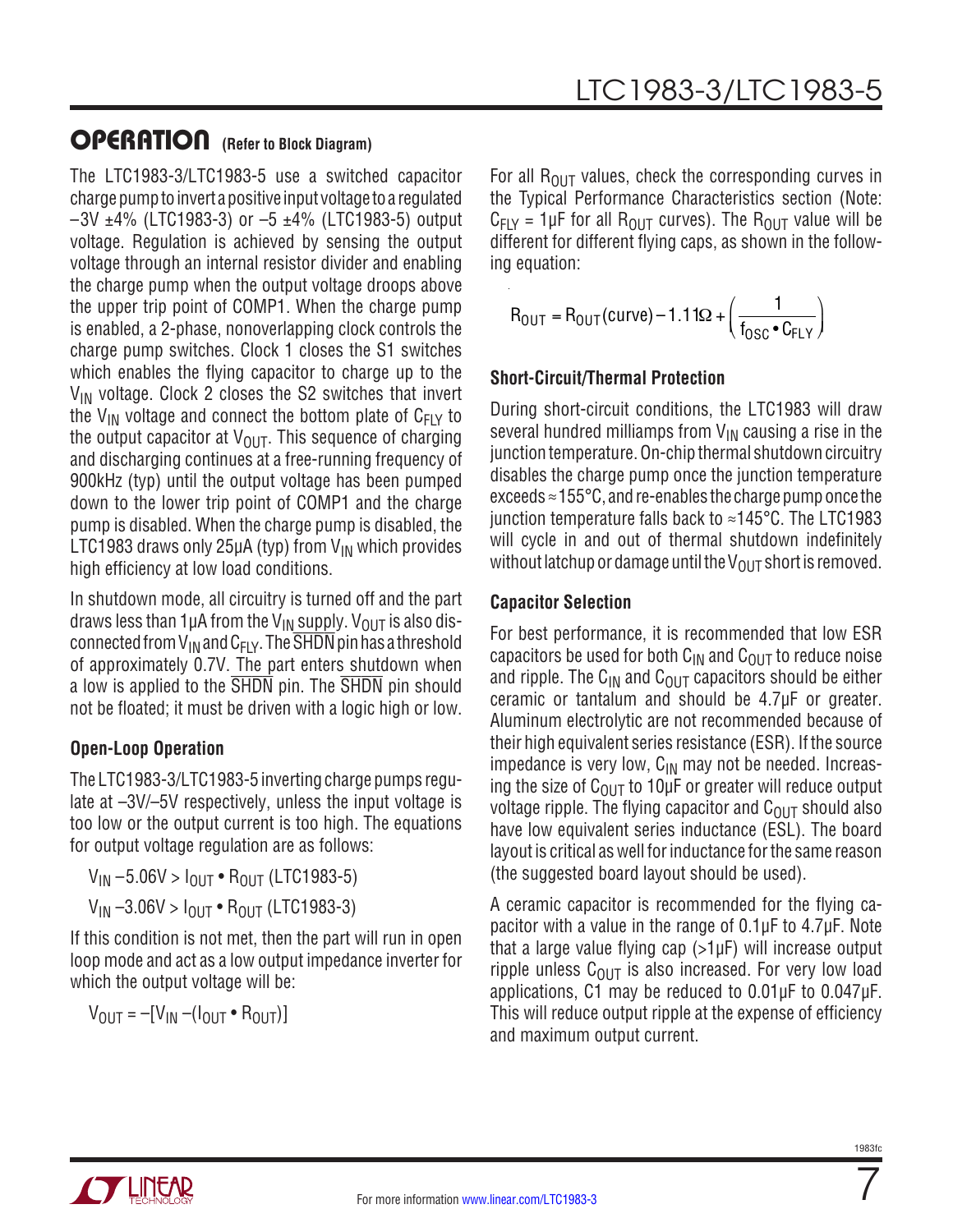There are many aspects of the capacitors that must be taken into account. First, the temperature stability of the dielectric is a main concern. For ceramic capacitors, a three character code specifies the temperature stability (e.g. X7R, Y5V, etc.). The first two characters represent the temperature range that the capacitor is specified and the third represents the absolute tolerance that the capacitor is specified to over that temperature range. **The ceramic capacitor used for the flying and output capacitors should be X5R or better**. Second, the voltage coefficient of capacitance for the capacitor must be checked and the actual value usually needs to be derated for the operating voltage (the actual value has to be larger than the value needed to take into account the loss of capacitance due to voltage bias across the capacitor). Third, the frequency characteristics need to be taken into account because capacitance goes down as the frequency of oscillation goes up. Typically, the manufacturers have capacitance vs frequency curves for their products. This curve must be referenced to be sure the capacitance will not be too small for the application. Finally, the capacitor ESR and ESL must be low for reasons mentioned in the following section.

#### **Output Ripple**

Normal LTC1983 operation produces voltage ripple on the  $V_{\text{OUT}}$  pin. Output voltage ripple is required for the LTC1983 to regulate. Low frequency ripple exists due to the hysteresis in the sense comparator and propagation delays in the charge pump enable/disable circuits. High frequency ripple is also present mainly due to ESR of the output capacitor. Typical output ripple under maximum load is  $60mV_{P-P}$ with a low ESR 10µF output capacitor. The magnitude of the ripple voltage depends on several factors. High input voltage to negative output voltage differentials  $[(V_{IN} +$  $V_{\text{OUT}}$ ) >1V] increase the output ripple since more charge is delivered to  $C_{\Omega I}$  per clock cycle. A large flying capacitor (>1µF) also increases ripple for the same reason. Large output currentloadand/or a smalloutput capacitor (<10µF)

results in higher ripple due to higher output voltage dV/dt. High ESR capacitors (ESR > 0.1 $\Omega$ ) on the output pin cause high frequency voltage spikes on  $V_{\text{OUT}}$  with every clock cycle.

There are several ways to reduce the output voltage ripple. A larger  $C_{\Omega I}$  capacitor (22µF or greater) will reduce both the low and high frequency ripple due to the lower  $C<sub>OUT</sub>$ charging and discharging dV/dt and the lower ESR typically found with higher value (larger case size) capacitors. A low ESR ceramic output capacitor will minimize the high frequency ripple, but will not reduce the low frequency ripple unless a high capacitance value is chosen. A reasonable compromise is to use a 10µF to 22µF tantalum capacitor in parallel with a 1 $\mu$ F to 4.7 $\mu$ F ceramic capacitor on V<sub>OUT</sub> to reduce both the low and high frequency ripple. However, the best solution is to use 10µF to 22µF, X5R ceramic capacitors which are available in 1206 package sizes. An RC filter may also be used to reduce high frequency voltage spikes (see Figure 1).

In low load or high  $V_{IN}$  applications, smaller values for  $C_{F1Y}$  may be used to reduce output ripple. A smaller flying capacitor (0.01µF to 0.047µF) delivers less charge per clock cycle to the output capacitor resulting in lower output ripple. However, the smaller value flying caps also reduce the maximum  $I_{O \cup T}$  capability as well as efficiency.



**Figure 1. Output Ripple Reduction Techniques**

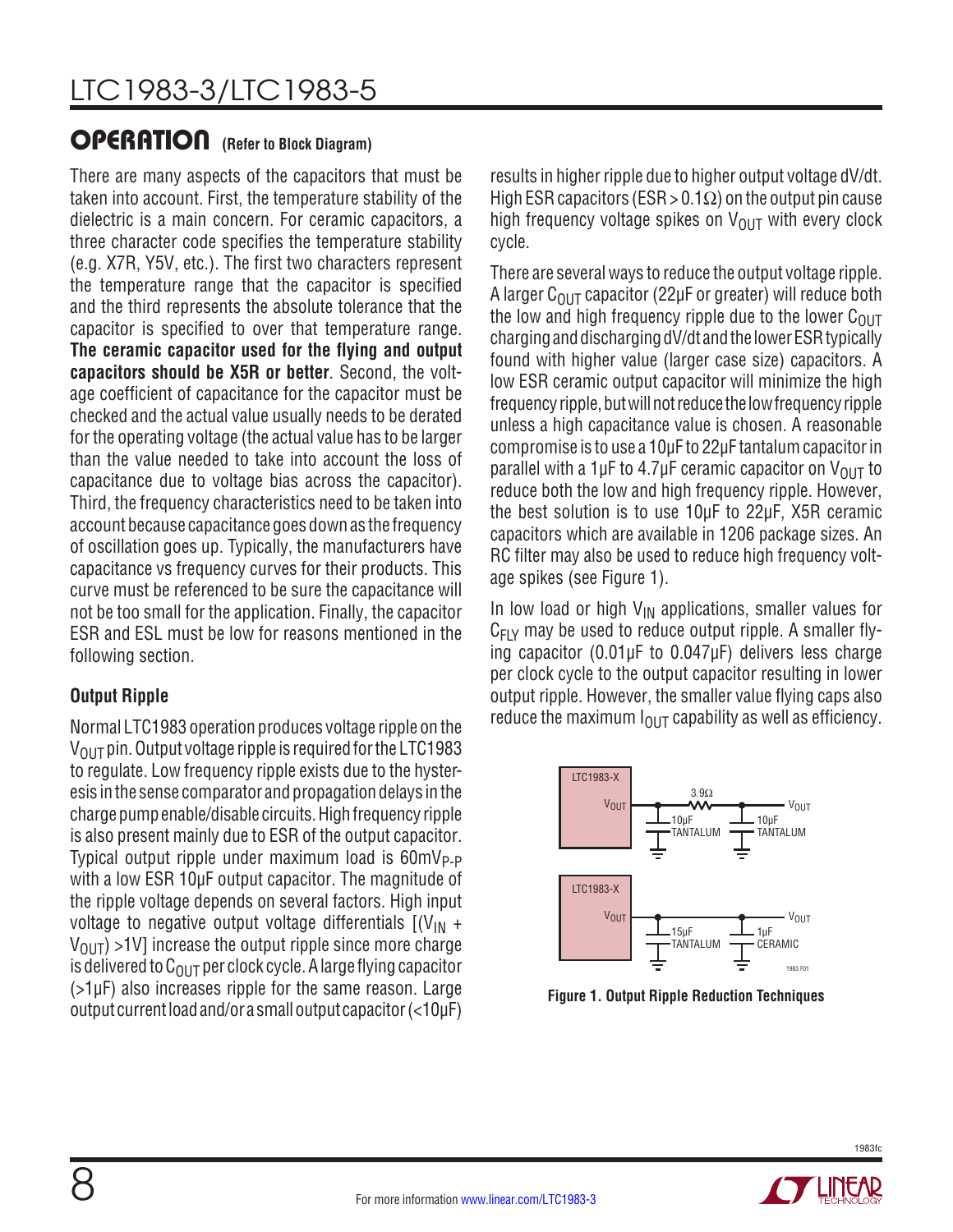#### **Inrush Currents**

During normal operation,  $V_{IN}$  will experience current transients in the several hundred milliamp range whenever the charge pump is enabled. During start-up, these inrush currents may approach 1 to 2 amps. For this reason, it is important to minimize the source resistance between the input supply and the  $V_{IN}$  pin. Too much source resistance may result in regulation problems or even prevent startup. One way that this can be avoided (especially when the source impedance can't be lowered due to system constraints) is to use a large  $V_{\text{IN}}$  capacitor with low ESR right at the  $V_{IN}$  pin. If ceramic capacitors are used, you may need to add 1µF to 10µF tantalum capacitor in parallel to limit input voltage transients. Input voltage transients will occur if  $V_{IN}$  is applied via a switch or a plug. One example of this situation is in USB applications.

#### **Ultralow Quiescent Current Regulated Supply**

The LTC1983 contains an internal resistor divider (refer to the Block Diagram) that draws only 1µA (typ for the 3V version) from  $V_{\text{OUT}}$  during normal operation. During shutdown, the resistor divider is disconnected from the output and the part draws only leakage current from the output. During no-load conditions, applying a 1Hz to 100Hz, 2% to 5% duty cycle signal to the SHDN pin ensures that the circuit of Figure 2 comes out of shutdown frequently enough to maintain regulation even under lowload conditions. Since the part spends nearly all of its time in shutdown, the no-load quiescent current is essentially zero. However, the part will still be in operation during the time the SHDN pin is high, so the current will not be zero and can be calculated using the following equations to determine the approximate maximum current:  $I_{IN(MAX)}$ = [(Time out of shutdown) • (Burst Mode operation quiescent current) + (Normal operating  $I_{IN}$ ) • (Time output is being charged before the LTC1983 enters Burst Mode operation)]/(Period of SHDN signal). This number will be highly dependent on the amount of board leakage current and how many devices are connected to  $V_{\text{OUT}}$  (each will draw some leakage current) and must be calculated and verified for each different board design.



**Figure 2. Ultralow Quiescent Current Regulated Supply**

The LTC1983 must be out of shutdown for a minimum duration of 200µs to allow enough time to sense the output and keep it in regulation. A 1Hz, 2% duty cycle signal will keep  $V_{\text{OUT}}$  in regulation under no-load conditions. Even though the term no-load is used, there will always be board leakage current and leakage current drawn by anything connected to  $V_{\text{OUT}}$ . This is why it is necessary to wake the part up every once in a while to verify regulation. As the  $V_{\text{OUT}}$  load current increases, the frequency with which the part is taken out of shutdown must also be increased to prevent  $V_{\text{OUT}}$  from drooping below the – 2.88V (for the 3V version) during the OFF phase (see Figure 3). A 100Hz, 2% duty cycle signal on the SHDN pin ensures proper regulation with load currents as high as 100µA. When load current greater than 100µA is needed, the SHDN pin must be forced high as in normal operation.

Each time the LTC1983 comes out of shutdown, the part delivers a minimum of one clock cycle worth of charge to the output. Under high  $V_{IN}$  (>4V) and/or low  $I_{OIII}$  (<10µA) conditions, this behavior may cause a net excess of charge to be delivered to the output capacitor if a high frequency signal is used on the SHDN pin (e.g., 50Hz to 100Hz). Under such conditions,  $V_{\text{OUT}}$  will slowly drift positive and may even go out of regulation. To avoid this potential problem

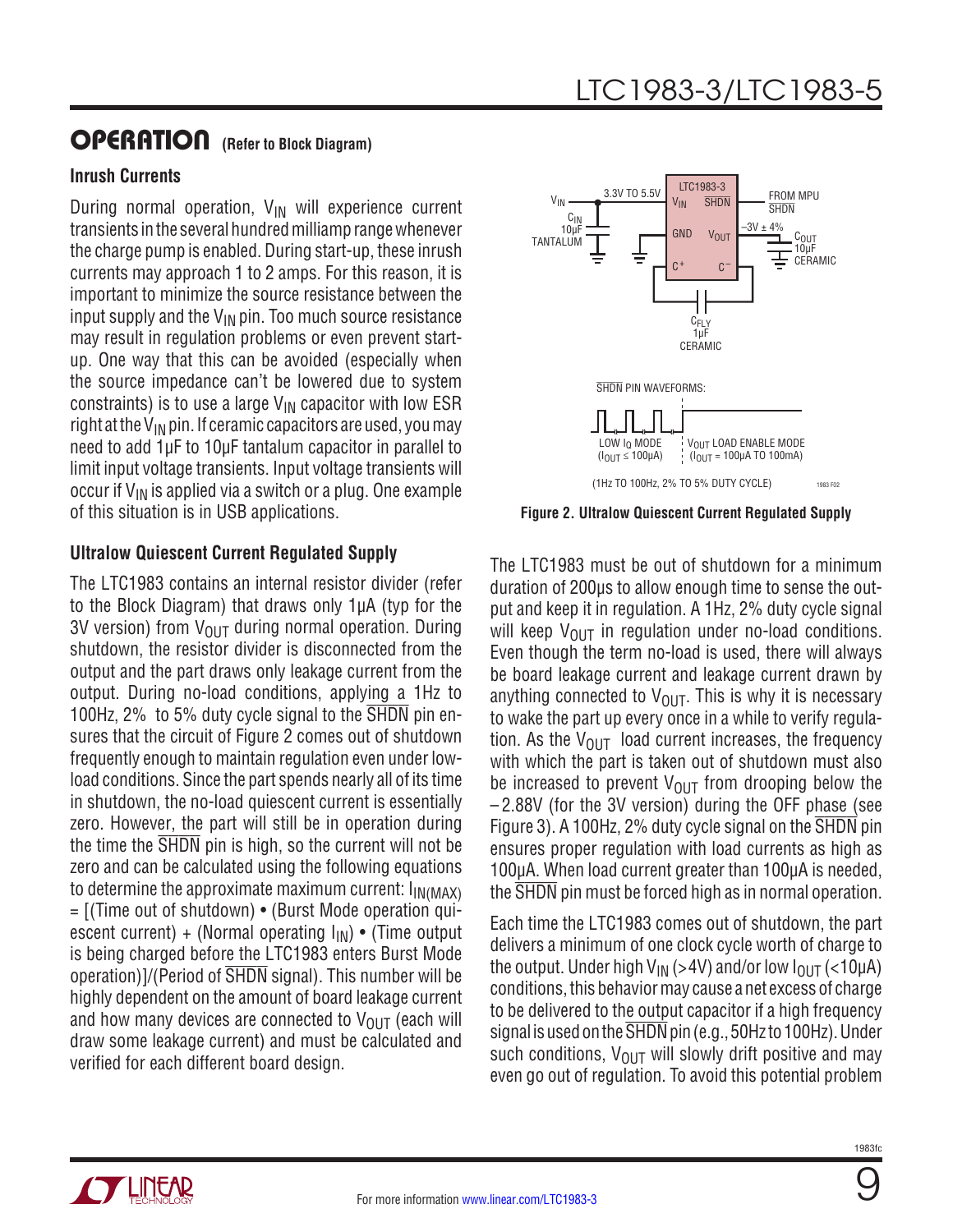in the low  $I<sub>Q</sub>$  mode, it is necessary to switch the part in and out of shutdown at the minimum allowable frequency (refer to Figure 3) for a given output load.

#### **General Layout Considerations**

Due to the high switching frequency and high transient currents produced by the LTC1983, careful board layout is a must. A clean board layout using a ground plane and short connections to all capacitors will improve performance and ensure proper regulation under all conditions (refer to Figures 4a and 4b). You will not get advertised (Telef to Figures 4a and 4b). Tou will not get auvertised<br>performance with careless layout.









**Figure 4b. Recommended Component Placement for a Double Layer Board**

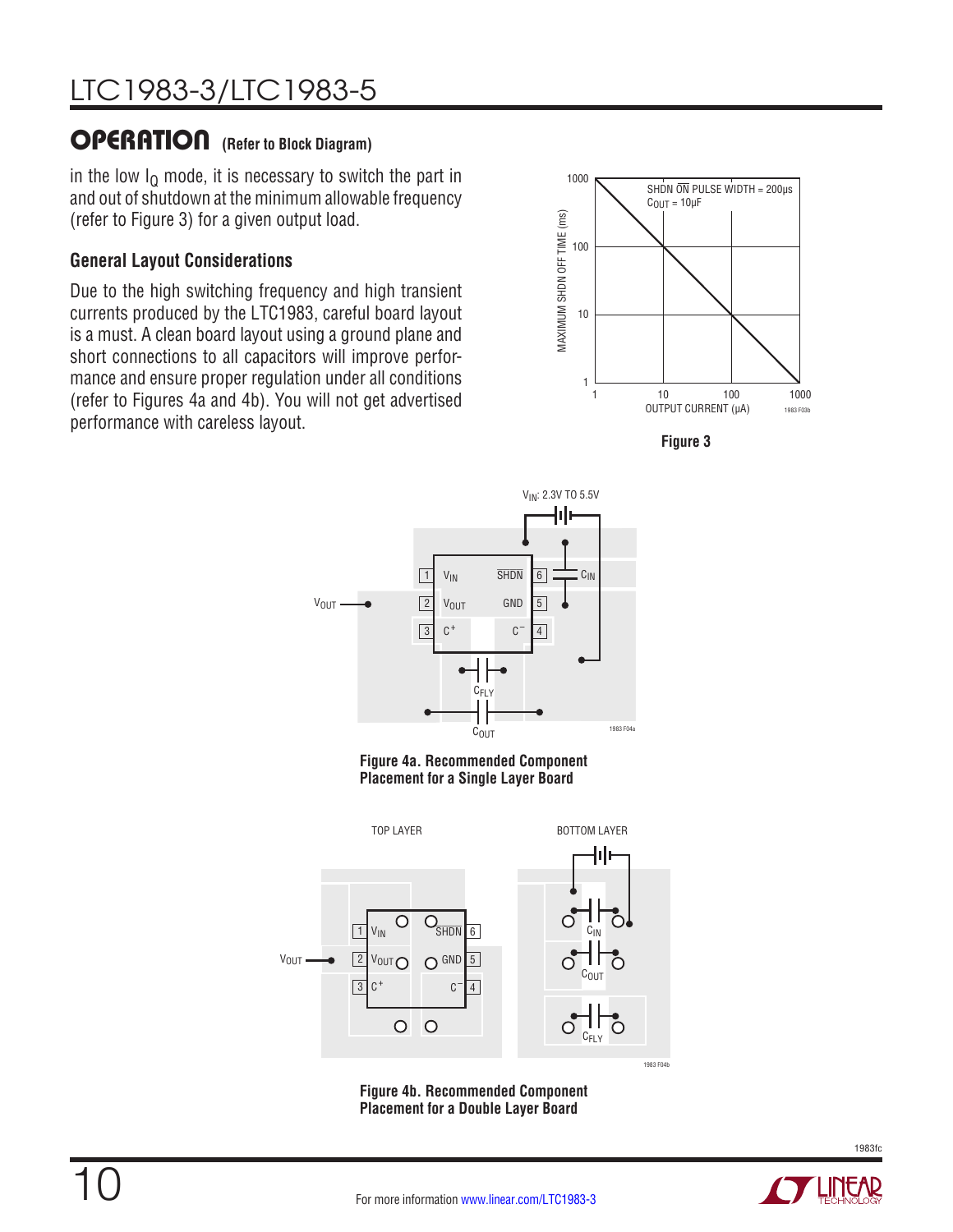## Typical Applications



#### **2.5V to –2.5V DC/DC Converter**





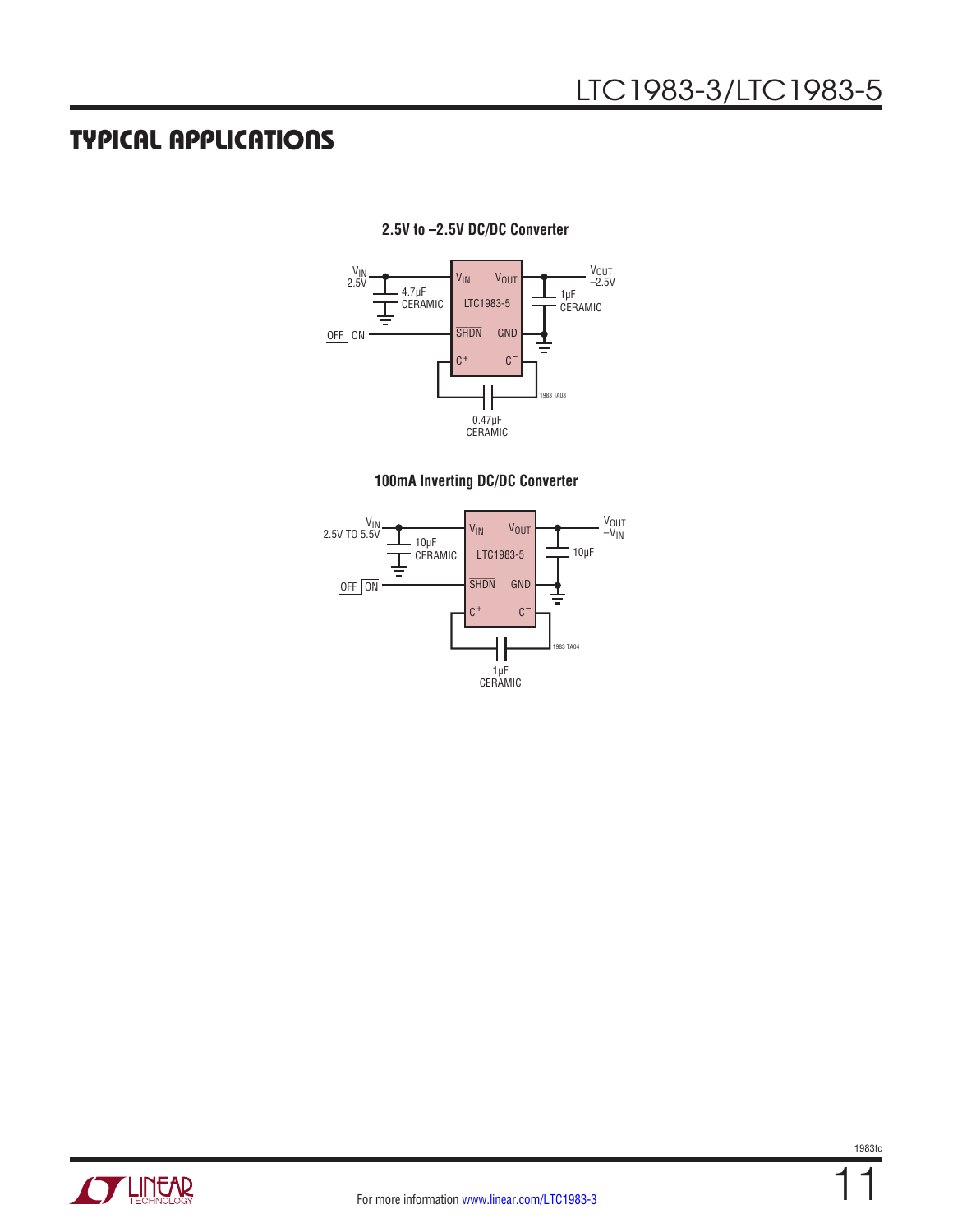## Package Description

**Please refer to<http://www.linear.com/product/LTC1983#packaging> for the most recent package drawings.**



**S6 Package 6-Lead Plastic TSOT-23** (Reference LTC DWG # 05-08-1636)

- 
- 3. DIMENSIONS ARE INCLUSIVE OF PLATING 4. DIMENSIONS ARE EXCLUSIVE OF MOLD FLASH AND METAL BURR
- 5. MOLD FLASH SHALL NOT EXCEED 0.254mm
- 6. JEDEC PACKAGE REFERENCE IS MO-193

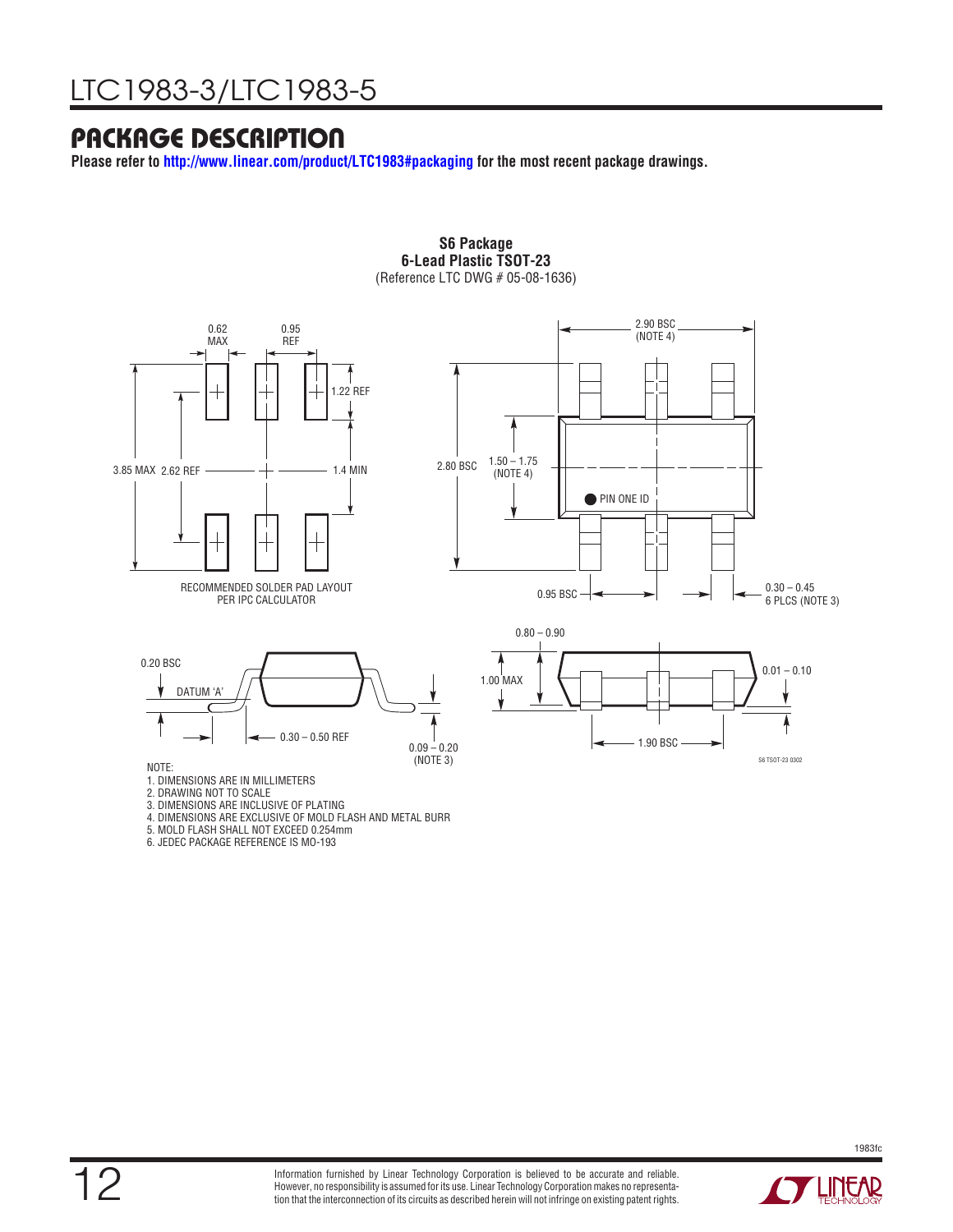## REVISION HISTORY (Revision history begins at Rev B)

| <b>REV</b> | <b>DATE</b> | DESCRIPTION                                                                | <b>PAGE NUMBER</b> |
|------------|-------------|----------------------------------------------------------------------------|--------------------|
|            | 06/16       | Revised R <sub>OUT</sub> vs C <sub>FLY</sub> (V <sub>IN</sub> = 5V) graph. |                    |
|            | 09/16       | l Corrected Order Information table.                                       |                    |